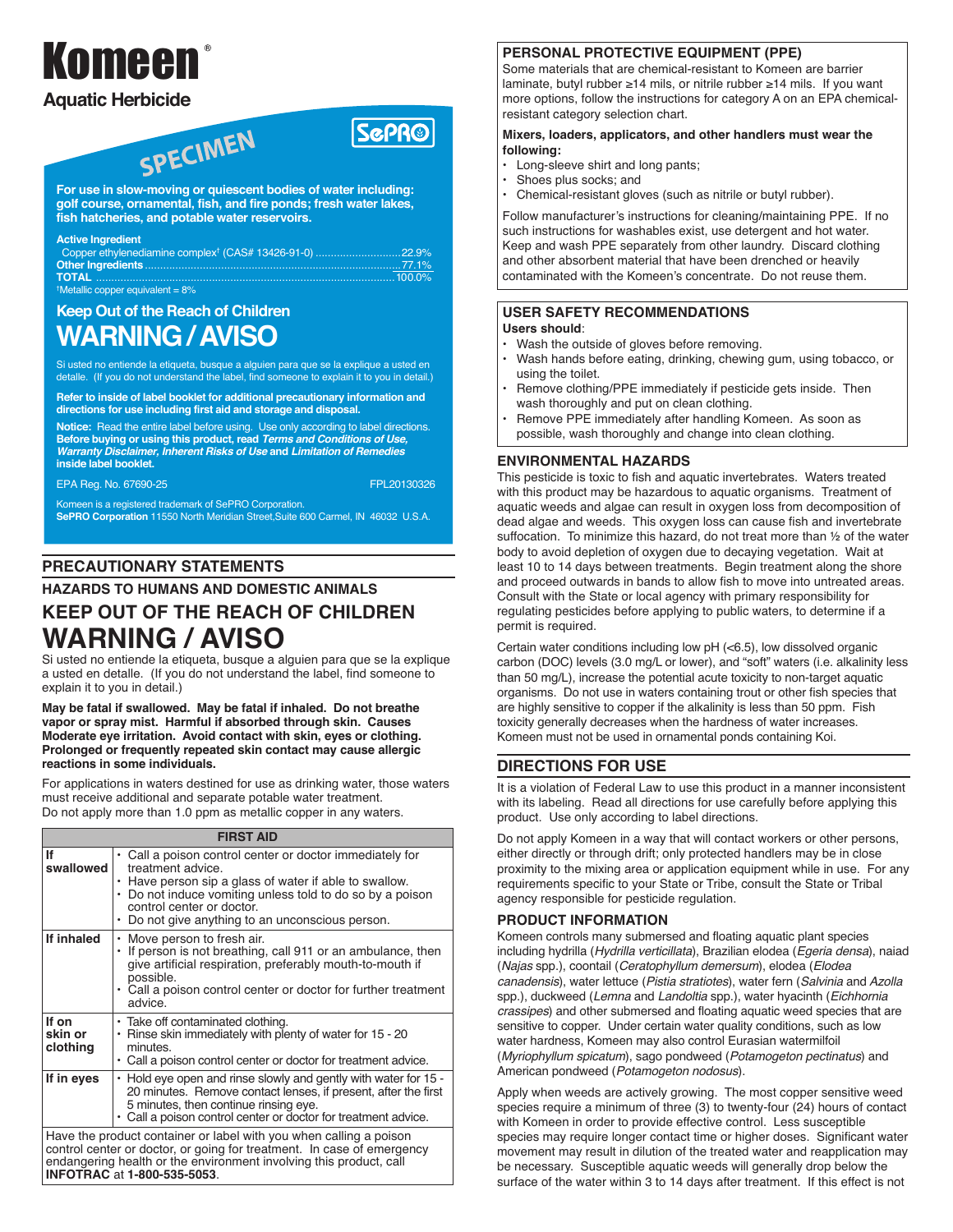observed, Komeen may be re-applied after a minimum of 10 to 14 days after the initial application. Once weeds drop below the surface, it can take up to 6 weeks to realize the full effect of the treatment.

Komeen may be applied by aircraft, sprayer or spray boat as a surface spray, as a subsurface application through weighted hoses, or mixed with adjuvants, a polymer (except CA), or surfactants as appropriate. As a surface or subsurface application, Komeen may be applied diluted or undiluted, whichever is most suitable to ensure uniform coverage of the treated area. Apply Komeen to the area where the greatest concentration of foliage is located in a manner that will deposit the herbicide on leaf surfaces.

Dilution with water may be necessary at the lower application rates to ensure uniform coverage of the treated area. Dilute the required amount of Komeen with enough water to ensure even distribution with the type of equipment being used.

#### **Precautions and Restrictions**

- Do not enter or allow others to enter until application is complete.
- Do not apply Komeen directly to, or otherwise permit it to come into contact with any desirable plants as injury may result.
- Do not apply in such a way that concentrated Komeen comes in contact with crops, ornamentals, grass or desirable plants.
- Wash spray equipment thoroughly before and after each application.

#### **Spray Drift Management**

A variety of factors including weather conditions (e.g., wind direction, wind speed, temperature, relative humidity) and method of application (e.g., ground, aerial, airblast, chemigation) can influence pesticide drift. The applicator must evaluate all factors and make appropriate adjustments when applying this product.

#### **Droplet Size**

Apply only as a medium or coarser spray (ASAE standard 572) or a volume mean diameter of 300 microns or greater for spinning atomizer nozzles.

#### **Wind Speed**

Do not apply at wind speeds greater than 15 mph. Only apply this product if the wind direction favors on-target deposition (approximately 3 to 10 mph), and there are no sensitive areas within 250 feet downwind.

#### **Temperature Inversions**

If applying at wind speeds less than 3 mph, the applicator must determine if a) conditions of temperature inversion exist, or b) stable atmospheric conditions exist at or below nozzle height. Do not make applications into areas of temperature inversions or stable atmospheric conditions.

#### **Other State and Local Requirements**

Applicators must follow all state and local pesticide drift requirements regarding application of copper compounds. Where states have more stringent regulations, they must be observed.

#### **Equipment**

All aerial and ground application equipment must be properly maintained and calibrated using appropriate carriers or surrogates.

#### **Additional requirements for aerial applications:**

- The boom length must not exceed 75% of the wingspan or 90% of the rotor blade diameter.
- Release spray at the lowest height consistent with efficacy and flight safety. Do not release spray at a height greater than 10 feet above the crop canopy unless a greater height is required for aircraft safety.
- When applications are made with a crosswind, the swath must be displaced downwind. The applicator must compensate for this displacement at the up and downwind edge of the application area by adjusting the path of the aircraft upwind.

#### **Additional requirements for ground boom application:**

Do not apply with a nozzle height greater than 4 feet above the water.

#### **APPLICATION INFORMATION**

In lakes, reservoirs, and ponds, the application site is defined by this label as the specific location where Komeen is applied. Use the lower listed rate in soft water (less than 50 ppm alkalinity), for light infestations and less mature plants; use the higher concentration in hard water (above 50 ppm alkalinity), for dense infestations and when targeting more mature vegetation.

For aquatic weed control (including vascular plants and algae), do not exceed 1.0 ppm metallic copper during any single application; wait a minimum of 14 days between treatments, except for algae control in aquaculture ponds when fish are present. In that case, do not exceed a concentration of 0.4 ppm during any single application and wait a minimum of 10 days between treatments.

When treating slow-moving water, apply the spray solution counter to the flow of water.

| <b>TABLE 1</b><br><b>Application Concentrations For Submersed Aquatic Weed Control</b> |                                                                   |  |  |
|----------------------------------------------------------------------------------------|-------------------------------------------------------------------|--|--|
| <b>Weed Species</b>                                                                    | <b>Metallic Copper Level</b><br><b>Required For Control (ppm)</b> |  |  |
| American pondweed<br>(Potamogeton nodosus) +                                           | $0.75 - 1.0$                                                      |  |  |
| Brazilian elodea (Egeria densa)                                                        | $0.50 - 1.0$                                                      |  |  |
| Coontail (Ceratophyllum demersum)                                                      | $0.50 - 1.0$                                                      |  |  |
| Elodea (Elodea canadensis)                                                             | $0.50 - 1.0$                                                      |  |  |
| Eurasian watermilfoil (Myriophyllum<br>spicatum) <sup>†</sup>                          | $0.75 - 1.0$                                                      |  |  |
| Hydrilla (Hydrilla verticillata)                                                       | $0.75 - 1.0$                                                      |  |  |
| Naiad ( <i>Najas</i> spp.)                                                             | $0.50 - 1.0$                                                      |  |  |
| Pondweed spp. (Potamogeton spp.)                                                       | $0.75 - 1.0$                                                      |  |  |
| Sago pondweed<br>(Potamogeton pectinatus) <sup>†</sup>                                 | $0.50 - 1.0$                                                      |  |  |
| Other susceptible submersed species                                                    | $0.75 - 1.0$                                                      |  |  |

**†** Control generally only in low water hardness.

Komeen can be effective on species of algae with a high sensitivity to copper at concentrations ranging from 0.2 to 1.0 ppm.

| <b>TABLE 2</b><br><b>Foliar Application Rates For Floating Aquatic Weed Controlt</b> |              |  |  |
|--------------------------------------------------------------------------------------|--------------|--|--|
| <b>Weed Species</b>                                                                  | ppm          |  |  |
| Duckweed (Lemna, Landoltia,<br>and Spirodela spp.)                                   | $0.75 - 1$   |  |  |
| Water fern (Salvinia and Azolla spp.)                                                | $0.75 - 1$   |  |  |
| Water hyacinth (Eichhornia crassipes)                                                | $0.75 - 1$   |  |  |
| Water lettuce (Pistia stratiotes)                                                    | $0.5 - 0.75$ |  |  |

**†** The addition of a surfactant is recommended to improve efficacy on floating plants. Follow surfactant product labeling instructions for application rates and use directions. **Add Komeen and appropriate surfactant to a recommended minimum of 50 gallons of spray solution per surface acre. Use an adequate spray volume to ensure good coverage of the plant.** Do not exceed 3.34 gallons of Komeen per acre foot.

#### **Application Rate Calculation**

**For large bodies of water,** determine the size (in acres) and the average depth (in feet) of the area to be treated. Application rates are calculated by using the following formula to obtain the appropriate copper concentration:

#### **Desired concentration of copper (ppm) x Average depth of water (feet) x 3.34 = Gallons of Komeen per surface acre**

To calculate the area and average depth of a lake or pond, use the following formulas and conversion factors. All measurements (length, width, radius, depth) should be in feet.

#### **Formulas**

- Area of a square or rectangle  $(ft^2)$  = length x width
- Area of a circle (ft<sup>2</sup>) = radius x radius x 3.14
- Average depth (ft) = sum of all depth measurements  $\div$  number of measurements (The more measurements taken, the more accurate the average depth will be.)

#### Conversion Factors

- 1 gallon = 4 quarts or 8 pints or 16 cups or 128 fluid ounces
- 1 quart = 2 pints or 4 cups or 32 fluid ounces
- $\cdot$  1 acre = 43,560 square feet
- $\cdot$  1 acre-foot = 43,560 cubic feet = 325,762 gallons = 2,720,000 pounds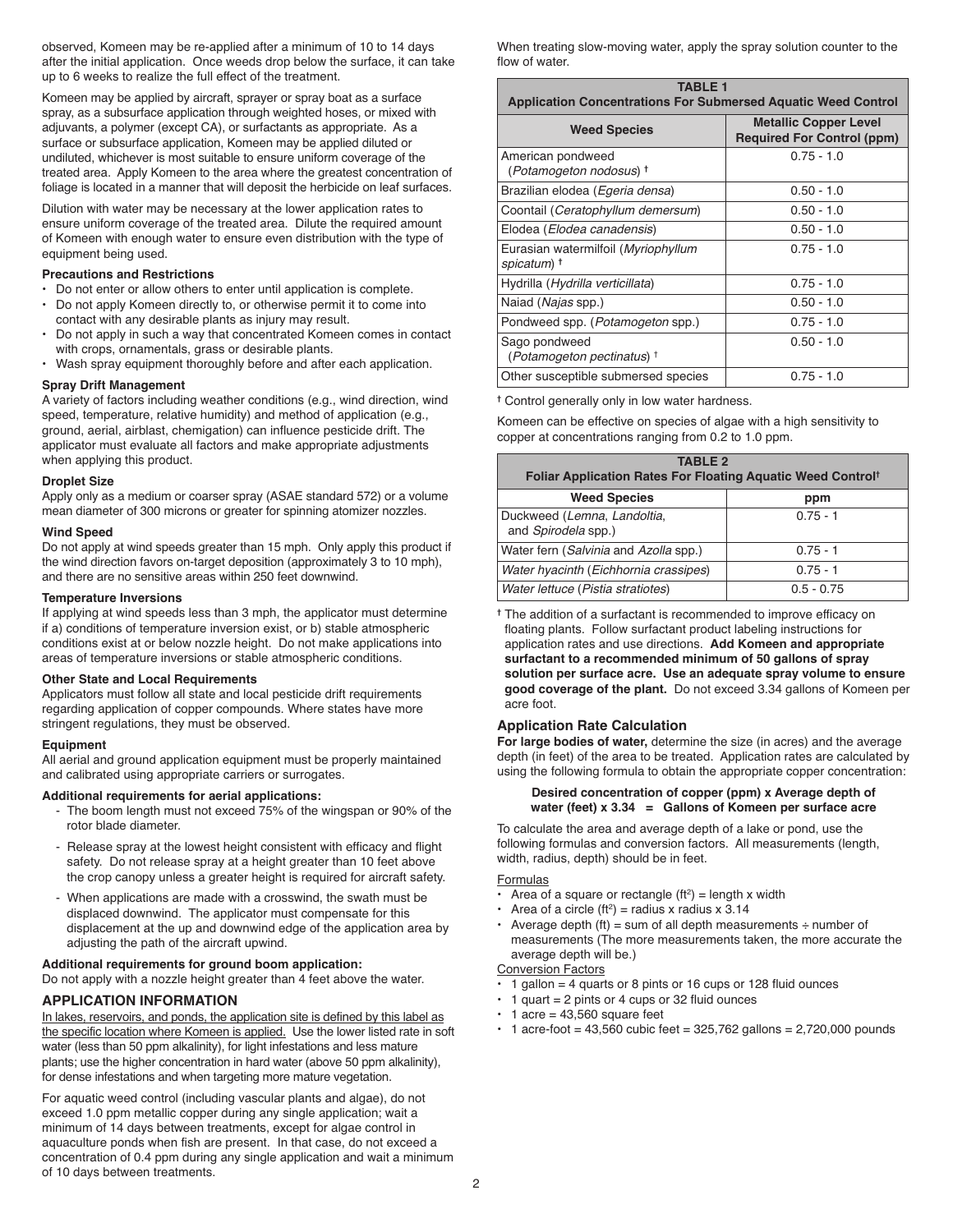| <b>TABLE 3</b>                                            |                                                                                                |            |           |  |  |
|-----------------------------------------------------------|------------------------------------------------------------------------------------------------|------------|-----------|--|--|
| <b>Average Water</b><br>Depth of<br><b>Treatment Site</b> | Gallons of Komeen per Surface Acre to<br>Achieve the Desired Copper Concentration <sup>t</sup> |            |           |  |  |
| (feet)                                                    | $0.5$ ppm                                                                                      | $0.75$ ppm | $1.0$ ppm |  |  |
| 1                                                         | 1.7                                                                                            | 2.5        | 3.3       |  |  |
| $\overline{2}$                                            | 3.3                                                                                            | 5.0        | 6.6       |  |  |
| 3                                                         | 5.0                                                                                            | 7.5        | 10.0      |  |  |
| 4                                                         | 6.7                                                                                            | 10.0       | 13.3      |  |  |
| 5                                                         | 8.4                                                                                            | 12.5       | 16.7      |  |  |
| 6                                                         | 10.0                                                                                           | 15.0       | 20.0      |  |  |
| 7                                                         | 11.7                                                                                           | 17.5       | 23.3      |  |  |
| 8                                                         | 13.4                                                                                           | 20.0       | 26.7      |  |  |
| 9                                                         | 15.0                                                                                           | 22.5       | 30.0      |  |  |
| 10                                                        | 16.7                                                                                           | 25.1       | 33.4      |  |  |

**†** For surface applications, dilute Komeen with water in a minimum ratio of 4:1 (Komeen:water). For subsurface applications, no dilution is required.

**For smaller bodies of water,** determine the size (in square feet) and the average depth (in feet) of the area to be treated.

| <b>TABLE 4</b>                                            |                                                                                                                           |            |           |  |
|-----------------------------------------------------------|---------------------------------------------------------------------------------------------------------------------------|------------|-----------|--|
| <b>Average Water</b><br>Depth of<br><b>Treatment Site</b> | Fluid Ounces <sup>1</sup> of Komeen per 1,000 ft <sup>2</sup> to<br>Achieve the Desired Copper Concentration <sup>2</sup> |            |           |  |
| (feet)                                                    | $0.5$ ppm                                                                                                                 | $0.75$ ppm | $1.0$ ppm |  |
|                                                           | 5.0                                                                                                                       | 7.3        | 9.7       |  |
| 2                                                         | 9.8                                                                                                                       | 14.7       | 19.3      |  |
| 3                                                         | 14.7                                                                                                                      | 22.1       | 29.0      |  |
| 4                                                         | 19.6                                                                                                                      | 29.4       | 39.0      |  |
| 5                                                         | 24.5                                                                                                                      | 36.8       | 49.0      |  |
| 6                                                         | 29.4                                                                                                                      | 44.2       | 58.7      |  |
| $\overline{7}$                                            | 34.4                                                                                                                      | 51.5       | 68.4      |  |
| 8                                                         | 39.3                                                                                                                      | 58.9       | 78.4      |  |
| 9                                                         | 44.2                                                                                                                      | 66.2       | 88.1      |  |
| 10                                                        | 49.1                                                                                                                      | 73.6       | 98.1      |  |

<sup>1</sup> **When treating low volumes and measurements in tablespoons is desired, multiply the volume in fluid ounces by 2 to get the volume in tablespoons (one fluid ounce contains two tablespoons).**

<sup>2</sup> For surface applications, dilute Komeen with water in a minimum ratio of 4:1 (Komeen:water). For subsurface applications, no dilution is required.

## **METHODS OF APPLICATION**

#### *Surface Application*

Spray Komeen from shore or boat across the surface of the targeted area. Surface applications generally are recommended near shorelines and in shallower waters, and may be made from shore into shallow water.

#### *Subsurface Application*

In deeper water, it is recommended to make a subsurface application of Komeen at listed rates through weighted trailing hoses in order to deliver spray mix to the water depth of target vegetation. Do not drag hoses on the bottom. Do not exceed 3.34 Gallons of Komeen per acre foot.

#### *Adjuvants/Surfactants*

Adjuvants or surfactants may be added to Komeen or to a Komeen/water premix to improve efficacy. **Silicone surfactants are not recommended for use on floating plants as they generally can cause the plant to sink causing the spray solution to be washed off the plant.** Adjuvants/surfactants may also enhance performance on other species.

Consult the manufacturer's recommendations regarding the use of these products for improved control.

#### *Aerial Application*

Dilute Komeen with water in a minimum ratio of 4:1 (Komeen:water). Apply the listed rate of Komeen in a recommended minimum of 10 gallons of total spray solution per surface acre. Add the listed rates of a drift control or sinking agent to the spray solution. Maintain constant agitation during addition of a polymer (except CA – polymers not approved for use with Komeen) and continue throughout the application.

### *Tank Mix*

Komeen may be tank mixed with other herbicides for control of a broader weed spectrum. Do not mix concentrates in tank without first adding water. To ensure compatibility, a jar test is recommended before field application. Komeen must not mixed with any product containing a label prohibition against such mixing and must be used in accordance with the more restrictive of the label limitations and precautions. Do not exceed any label dosage rates.

- **Komeen + Sonar® A.S. Tank Mix -** Komeen can be mixed with Sonar A.S. and applied as a uniform surface spray or injected under the water's surface to enhance the submersed weed control spectrum. For best results, apply Komeen/Sonar A.S. combinations in a 20.4 :1 ratio of Komeen:Sonar A.S. and at a minimum of 0.5 ppm Komeen and 0.03 ppm (30 ppb) Sonar A.S (e.g. 6.8 Gallons Komeen and 0.324 Gallons Sonar A.S. per acre in waters with average depth of 4 feet). Do not exceed maximum labeled rate for any product. Lower concentrations may be effective on more susceptible species and under certain conditions.
- **Komeen + Diquat Tank Mix** Komeen can be mixed with diquat (diquat dibromide) for enhanced control of certain weed species including bladderwort, curlyleaf pondweed, leafy pondweed, Richardson pondweed, small pondweed, cattail, elodea, duckweed, water lettuce, Eurasian watermilfoil, floatingleaf pondweed, coontail, salvinia, naiad, sago pondweed, pennywort, hydrilla and water hyacinth. For best results, apply Komeen/diquat (e.g. Littora®, Reward) combinations in a 2:1 ratio of Komeen:Diquat (e.g. 4 gallons Komeen and 2 gallons Littora® per acre in waters with average depth of 4 feet). Do not exceed maximum labeled rates for any product. For hydrilla control and control of other species with high sensitivity to copper, lower rates of Komeen may also enhance the activity of diquat. Komeen must be applied at a minimum of 0.1 ppm in combination with diquat. Higher rates may be needed in areas with dense weeds.
- **Komeen + Endothall Tank Mix -** Komeen can be mixed with dipotassium salt of endothall and be applied as a uniform surface spray or injected under the water's surface for control of species including naiad, curlyleaf pondweed, elodea, coontail, watermilfoil, water stargrass, eelgrass, *Cladophora, Pithophora, Spirogyra, Chara*, American pondweed and sago pondweed. For best results, apply Komeen/endothall combinations at a minimum rate of 4 gallons Komeen and 3 gallons dipotassium endothall (i.e., Aquathol K, 3 lbs ai/gal/A).

# **STORAGE AND DISPOSAL**

Do not contaminate water, food, or feed by storage and disposal. **Pesticide Storage:** Store in a cool dry place. Do not store near feed or foodstuffs. In case of leak or spill, use absorbent materials to contain liquids and dispose in a manner consistent with the pesticide disposal instructions.

**Pesticide Disposal:** Pesticide wastes are acutely hazardous. Improper disposal of excess pesticide, spray mixture, or rinsate is a violation of Federal Law. If these wastes cannot be disposed of by use according to label instructions, contact your State Pesticide or Environmental Control Agency, or the Hazardous Waste representative at the nearest EPA Regional Office for guidance. Wastes resulting from the use of this product must be disposed of on site or at an approved waste disposal facility.

**Nonrefillable Container Handling (rigid, 5 gallons or less):** Do not reuse or refill this container. Triple rinse container (or equivalent) promptly after emptying. Triple rinse as follows: Empty the remaining contents into application equipment or a mix tank and drain for 10 seconds after the flow begins to drip. Fill the container 1/4 full with water and recap. Shake for 10 seconds. Pour rinsate into application equipment or a mix tank, treatment area, or store rinsate for later use or disposal. Drain for 10 seconds after the flow begins to drip. Repeat the procedure two more times. Then offer for recycling (if available) or reconditioning, or puncture and dispose of in a sanitary landfill, or by incineration, or if allowed by state and local authorities, by burning. If burned, stay out of smoke.

*(continued)*